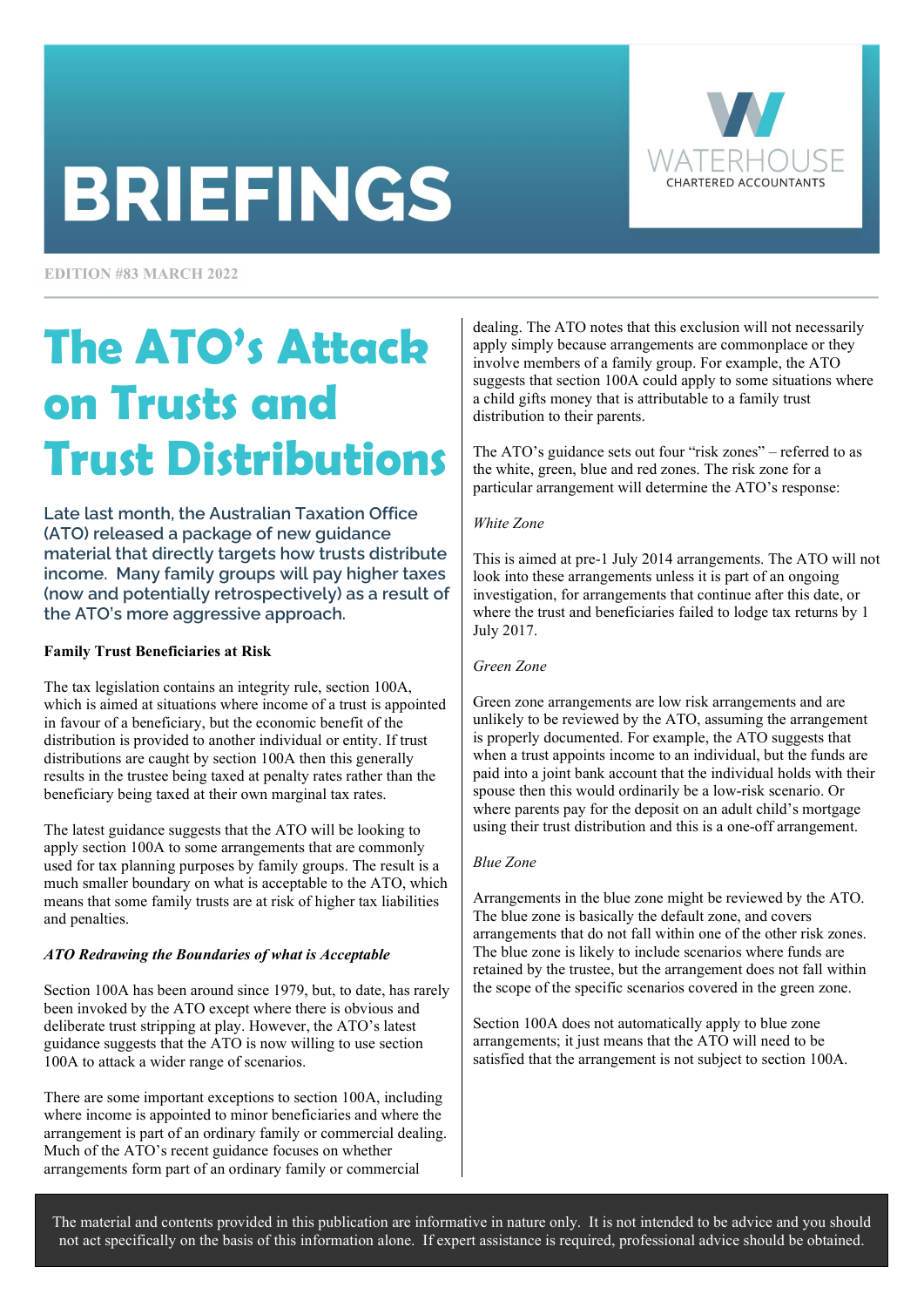

#### Red Zone

Red zone arrangements will be reviewed in detail. These are arrangements the ATO suspects are designed to deliberately reduce tax, or where an individual or entity other than the beneficiary is benefiting.

High on the ATO's list for the red zone are arrangements where an adult child's entitlement to trust income is paid to a parent or other caregiver to reimburse them for expenses incurred before the adult child turned 18. For example, school fees at a private school, or where a loan (debit balance account) is provided by the trust to the adult child for expenses they incurred before they were 18 and the entitlement is used to pay off the loan. These arrangements will be looked at closely, and if the ATO determines that section 100A applies tax will be applied at the top marginal rate to the relevant amount. And this could apply across a number of income years.

The ATO indicated that circular arrangements could also fall within the scope of section 100A. For example, this can occur when a trust owns shares in a company, the company is a beneficiary of that trust and where income is circulated between the entities on a repeating basis. For example, section 100A could be triggered if:

- The trustee resolves to appoint income to the company at the end of year one.
- The company includes its share of the trust's net income in its assessable income for year one and pays tax at the corporate rate.
- The company pays a fully franked dividend to the trustee in year two, sourced from the trust income, and the dividend forms part of the trust income and net income in year two.
- The trustee makes the company presently entitled to some or all of the trust income at the end of year two (which might include the franked distribution).
- These steps are repeated in subsequent years.

Distributions from a trust to an entity with losses could also fall within the red zone unless it is clear that the economic benefit associated with the income is provided to the beneficiary with the losses. If the economic benefit associated with the income that has been appointed to the entity with losses is utilised by the trust or another entity then section 100A could apply.

#### Who is likely to be Impacted?

The ATO's updated guidance focuses primarily on distributions made to adult children, corporate beneficiaries and entities with losses. Depending on how arrangements are structured, there is potentially a significant level of risk. However, it is important to remember that section 100A is not confined to these situations.

Distributions to beneficiaries who are under a legal disability (e.g. children under 18) are excluded from these rules.

For those with discretionary trusts, it is important to ensure that all trust distribution arrangements are reviewed in light of the ATO's latest guidance to determine the level of risk associated with the arrangements. It is also vital to ensure that appropriate documentation is in place to demonstrate how funds relating to trust distributions are being used or applied for the benefit of beneficiaries.

#### Companies Entitled to Trust Income

As part of the broader package of updated guidance targeting trusts and trust distributions, the ATO has also released a draft determination dealing specifically with unpaid distributions owed by trusts to corporate beneficiaries. If the amount owed by the trust is deemed to be a loan then it can potentially fall within the scope of another integrity provision in the tax law, Division 7A.

Division 7A captures situations where shareholders or their related parties access company profits in the form of loans, payments or forgiven debts. If certain steps are not taken, such as placing the loan under a complying loan agreement, these amounts can be treated as deemed unfranked dividends for tax purposes and taxable at the taxpayer's marginal tax rate.

The latest ATO guidance looks at when an unpaid entitlement to trust income will start being treated as a loan. The treatment of unpaid entitlements to trust income as loans for Division 7A purposes is not new. What is new is the ATO's approach in determining the timing of when these amounts start being treated as loans. Under the new guidance, if a trustee resolves to appoint income to a corporate beneficiary, then the time the unpaid entitlement starts being treated as a loan will depend on how the entitlement is expressed by the trustee (e.g. in trust distribution resolutions, etc.):

- If the company is entitled to a fixed dollar amount of trust income the unpaid entitlement will generally be treated as a loan for Division 7A purposes in the year the present entitlement arises; or
- If the company is entitled to a percentage of trust income or some other part of trust income identified in a calculable manner, the unpaid entitlement will generally be treated as a loan from the time the trust income (or the amount the company is entitled to) is calculated, which will often be after the end of the year in which the entitlement arose.

This is relevant in determining when a complying loan agreement needs to be put in place to prevent the full unpaid amount being treated as a deemed dividend for tax purposes when the trust needs to start making principal and interest repayments to the company.

The ATO's views on "sub-trust arrangements" has also been updated. Basically, the ATO is suggesting that sub-trust arrangements will no longer be effective in preventing an unpaid trust distribution from being treated as a loan for Division 7A

#### **Head Office**

Suite 12 Level 3. **Gateway Building** 1 Mona Vale Road Mona Vale NSW 2103 **Sydney Office** Suite 802 Level 8 23 O'Connell Street

Sydney NSW 2000

T 02 8973 2222 admin@waterhouseca.com.au www.waterhouseca.com.au ABN 60 535 258 608

Liability limited by a scheme approved under Professional<br>Standards Legislation

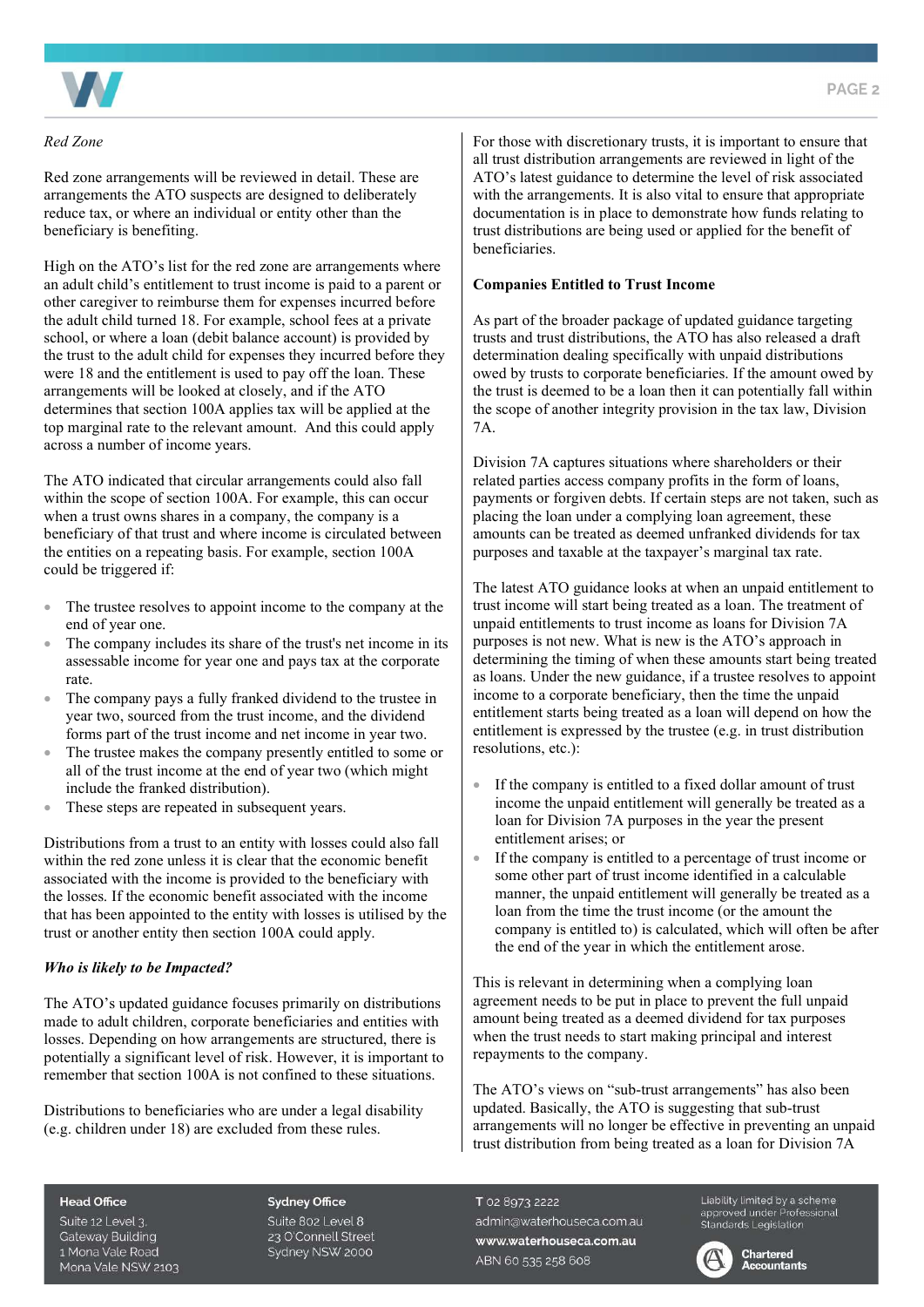

purposes if the funds are used by the trust, shareholder of the company or any of their related parties.

The new guidance represents a significant departure from the ATO's previous position in some ways. The upshot is that in some circumstances the management of unpaid entitlements will need to change. But, unlike the guidance on section 100A, these changes will only apply to trust entitlements arising on or after 1 July 2022.

# Immediate **Deductions** Extended

Temporary full expensing enables your business to fully expense the cost of the following in the first year of use:

- New depreciable assets;
- Improvements to existing eligible assets; and
- Second hand assets.

Introduced in the 2020/21 budget and now extended until 30 June 2023, this measure enables an asset's cost to be fully deductible up front rather than being claimed over the asset's life, regardless of the cost of the asset. Legislation passed by Parliament last month extends the rules to cover assets that are first used or installed ready for use by 30 June 2023.

Some expenses are excluded, including improvements to land or buildings that are not treated as plant or as separate depreciating assets in their own right. Expenditure on these improvements would still normally be claimed at 2.5% or 4% per year.

For companies, it is important to note that the loss carry back rules have not as yet been extended to 30 June 2023 – we are still waiting for the relevant legislation to be passed. If a company claims large deductions for depreciating assets in a particular income year, and this puts the company into a loss position then the tax loss can generally only be carried forward to future years. However, the loss carry back rules allow some companies to apply current year losses against taxable profits in prior years and claim a refund of the tax that has been paid. At this stage, the loss carry back rules are due to expire at the end of the 2022 income year, but we are hopeful that the rules will be extended to cover the 2023 income year as well.

### Federal Budget 2022/23

The Federal Budget has been brought forward to 29 March 2022.

With the pandemic and the war in Ukraine we have seen a lot less commentary this year about what to expect in the budget. But, as an election budget, we typically expect to see a series of measures designed to boost productivity, many of which are likely to benefit businesses willing to invest in the future. Bolstering the workforce and measures to increase the participation of women are also potential features as Australia struggles with post-pandemic worker shortages. Fiscally, the budget is likely to be in a better position than expected in previous budgets so there is more in the Government coffers to spend on initiatives. Look out for our update on the important issues after the budget is released.

# Are Your Contractors Really Employees?

Two landmark cases before the High Court highlight the problem of identifying whether a worker is an independent contractor or employee for tax and superannuation purposes.

Many business owners assume that if they hire independent contractors they will not be responsible for PAYG withholding, superannuation guarantee, payroll tax and workers' compensation obligations. However, each set of rules operates a bit differently, and in some cases genuine contractors can be treated as if they were employees. Also, correctly classifying the employment relationship can be difficult and there are significant penalties faced by businesses that get it wrong.

Two cases handed down by the High Court late last month clarify the way the courts determine whether a worker is an employee or an independent contractor. The High Court confirmed that it is necessary to look at the totality of the relationship and use a "multifactorial approach" in determining whether a worker is an employee. That is, if it walks like a duck and quacks like a duck, it is probably a duck, even if on paper you call it a chicken.

#### **Head Office**

Suite 12 Level 3. **Gateway Building** 1 Mona Vale Road Mona Vale NSW 2103

#### **Sydney Office**

Suite 802 Level 8 23 O'Connell Street Sydney NSW 2000 T 02 8973 2222 admin@waterhouseca.com.au www.waterhouseca.com.au ABN 60 535 258 608

Liability limited by a scheme Clabitity timited by a scrieme<br>approved under Professional<br>Standards Legislation